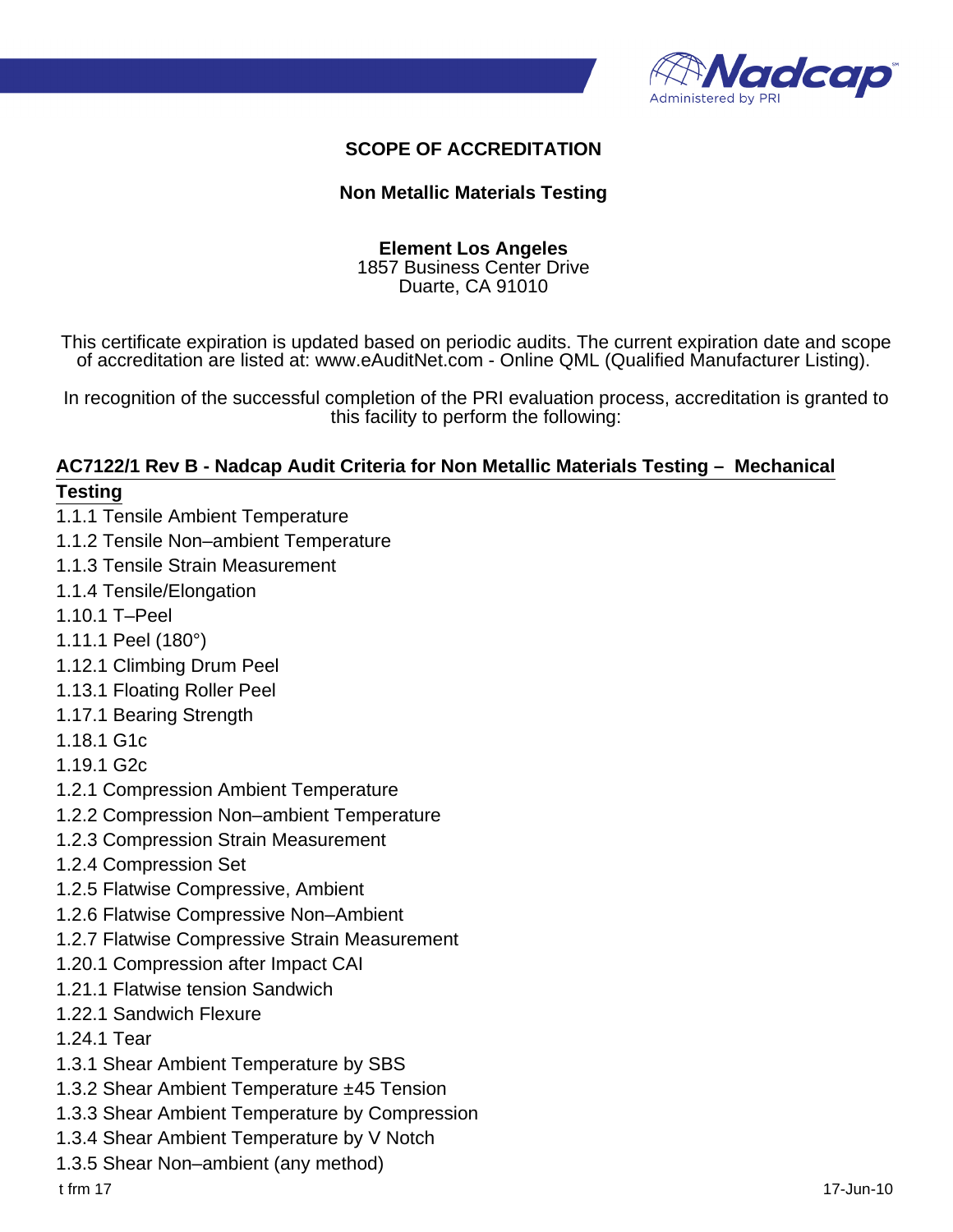Element Los Angeles #2 Duarte, CA

#### 1.3.6 Shear Strain Measurement

- 1.3.7 Plate Shear, Ambient
- 1.3.8 Plate Shear, Non–Ambient
- 1.3.9 Plate Shear, Strain Measurement
- 1.4.1 Flexural Ambient Temp
- 1.4.2 Flexural Non–ambient
- 1.4.3 Flexural Strain measurement
- 1.7.1 Impact Strength
- 1.8.1 Double Lap Shear Ambient Temperature
- 1.8.2 Double Lap Shear Non–ambient Temperature
- 1.9.1 Single Lap Shear Ambient Temperature
- 1.9.2 Single Lap Shear Non–ambient Temperature

## **AC7122/2 Rev A - Nadcap Audit Criteria for Non Metallic Materials Testing – Physical Testing**

- 2.1.2 Hardness Testing: Barcol
- 2.1.3 Hardness Testing: Shore
- 2.12.1 Effects of Liquids
- 2.16.1 Retraction Low Temperature TR10
- 2.17.1 Deterioration in Air Oven
- 2.2.1 Density/ Specific Gravity
- 2.3.1 Resin/Fiber /Void Content by: Acid Digestion
- 2.3.2 Resin/Fiber /Void Content by: Burn off
- 2.3.3 Resin/Fiber /Void Content by: Solvent wash
- 2.4.1 Water Absorption
- 2.5.1 Volatile Content
- 2.6.1 Gel Time
- 2.7.1 Flow
- 2.8.1 Fiber Areal Weight
- 2.8.2 Prepreg Areal/Adhesive Film Weight
- 2.8.3 Mass per Unit Length
- 2.9.1 Viscosity Liquid Resin
- 2.9.2 Viscosity Liquid Resin Cup Method

# **AC7122/3 Rev A - Nadcap Audit Criteria for Non Metallic Materials Testing – Chemical Testing**

- 3.1.1 IR/FTIR
- 3.2.1 HPLC

#### **AC7122/4 Rev A - Nadcap Audit Criteria for Non Metallic Materials Testing – Thermal Analysis**

- 4.1.1 Dynamic Mechanical Analysis (DMA)
- 4.2.1 Thermogravimetric Analysis (TGA)
- 4.3.1 Differential Scanning Calorimetry (DSC)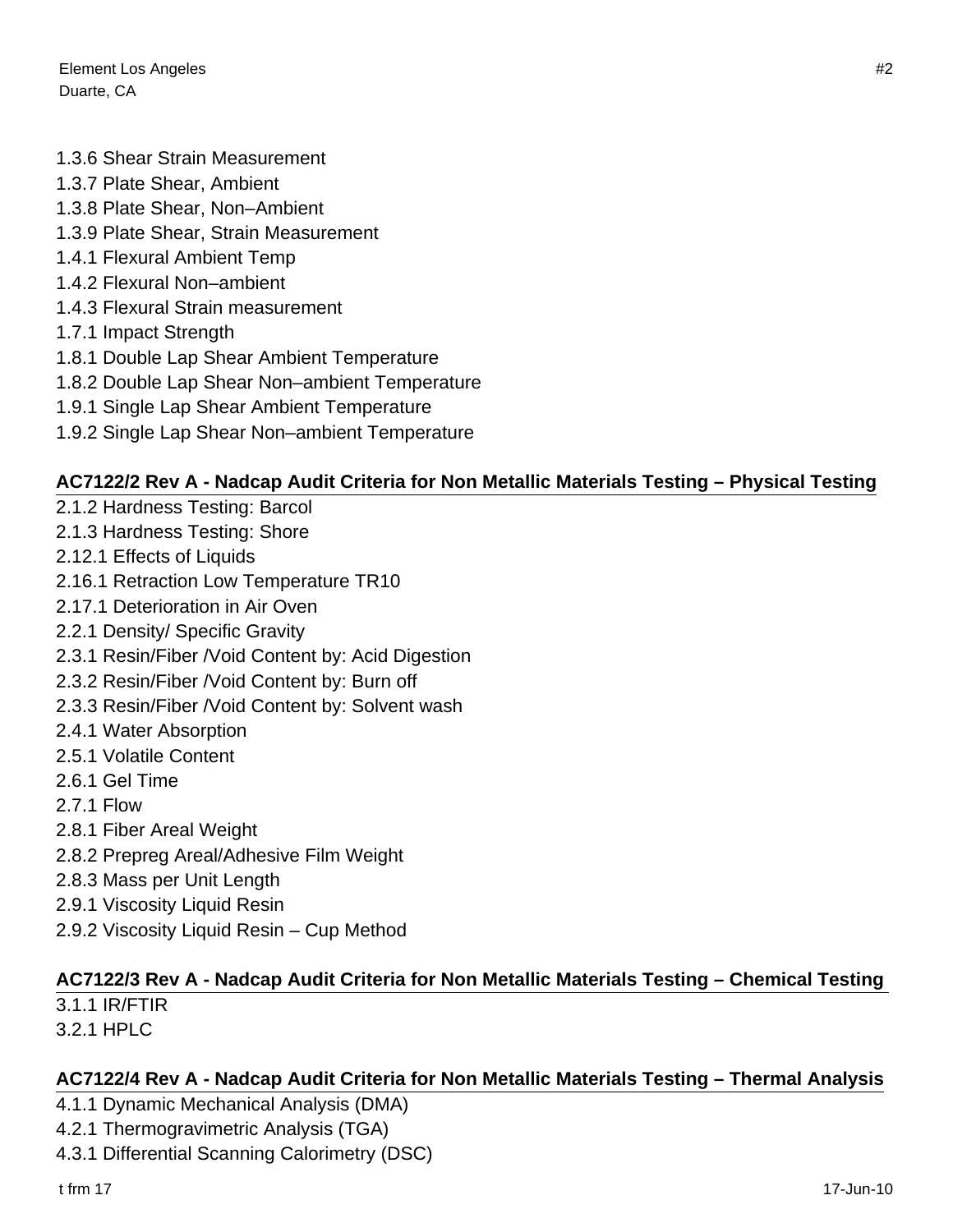# 4.4.1 TMA: Glass Transition TemperatureTMA

- 4.5.1 DSC: Specific Heat CapacitySpecific
- 4.6.2 TMA: Linear Thermal Expansion of SolidsCTE
- 4.7.1 Total Mass Loss/Collected Volatile Condensable Materials (TML/CVCM)
- 4.8.1 Total Mass Loss/Collected Volatile Condensable Materials (TML/CVCM)

# **AC7122/5 - Nadcap Audit Criteria for Non Metallic Materials Testing – Flammability**

5.1.1 Vertical 5.2.1 Horizontal 5.2.2 Angled (45°)

## **AC7122-I Rev E - Nadcap Audit Criteria for Non Metallic Materials Testing (Required) (to be used on audits on/after 24 March 2019)**

Class A: Composites Class B: Adhesive/Adhesive Primer Class C: Elastomers Class D: Core Class E: Fiber

# **Fabrication - Codes**

F.2.1 Specimen Fabrication F.3.1 Specimen Machining